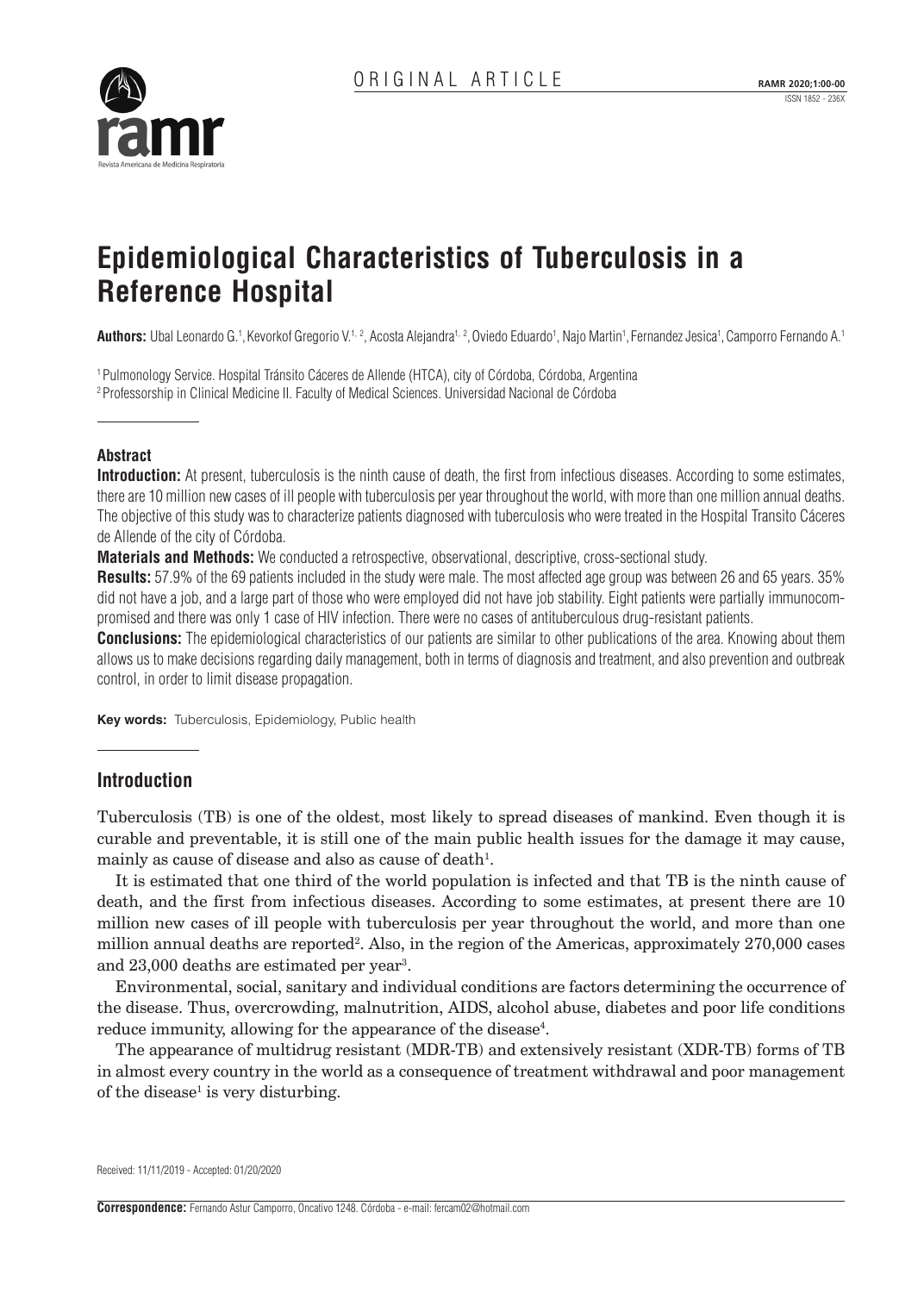TB is a disease of poverty: 95% of the cases are reported in developing countries and 98% of deaths occur in those countries, too<sup>2</sup>. By itself, it causes 25% of all preventable deaths in adults, especially in the age group of 15 to 50 years. The triad of poverty, ignorance and disease is our current social stigma, and our country has not escaped from this disturbing scenario<sup>5</sup>.

In Argentina, TB is considered a moderate burden disease, but during 2017 11,659 cases were reported, resulting in a rate of 26.5 cases every 100,00 inhabitants. With these results, 6 districts were placed above the national average: Jujuy, Salta, Formosa, Buenos Aires province, Chaco and the city of Buenos Aires. During the same year, a total of 706 deaths were reported, resulting in a mortality rate of 1.55 for every 100,000 inhabitants. This made TB the third cause of death from infectious diseases after sepsis and  $\text{AIDS}^6$ .

In the province of Córdoba, in 2017, 340 new cases of TB were reported, with an incidence rate of 9.33 for every 100,000 inhabitants and a mortality rate of 0.49 for every 100,000 inhabitants (18 deaths)<sup>6, 7</sup>.

The Hospital Tránsito Cáceres de Allende (HTCA) in the city of Córdoba is a public provincial reference center for patients with respiratory diseases, including TB. With that in mind, we suggested the need to study this problem, quantify it and assess its characteristics in our population.

Thus, the objective of this study was to characterize patients diagnosed with TB and treated in the HTCA during the period between March 2016 and March 2019.

#### **Material and Methods**

We conducted a retrospective, observational, descriptive, cross-sectional study. We included every patient older than 15 years diagnosed with TB and treated in the HTCA during the period between March 2016 and March 2019.

Patients diagnosed in the HTCA but not treated in that institution during said period were excluded from the study. Patients with atypical non-tuberculous mycobacteriosis were also excluded.

The following variables were assessed:

- Age: from 15 to 25 years old, young adults; from 26 to 65 years old, adults; older than 65 years, older adults.
- Marital status: single (including divorced people, widows and widowers) and married (including de facto couples).
- Origin: Córdoba city, Córdoba countryside, other provinces, another country.
- Educational level: illiterate, not-illiterate.
- Employment: employed, unemployed.
- Immunocompromised patients: silicosis, diabetes, kidney disease, organ transplantation, neoplasia, treatment with corticosteroids or immunomodulators. Two categories were assigned: immunocompromised and non-immunocompromised
- HIV: positive serology, with or without antiretroviral treatment. Two categories were assigned:  $HIV(+)$  and  $HIV(-)$ .
- History of substance abuse: negative and positive. Within the last category, we included present or past consumers of some of the following toxic substances: alcohol, tobacco or illegal drugs.
- Low body weight: according to the body mass index (BMI), less than 18.5.
- Institutionalization: patients who live or work in hospitals, shelters, nursing homes, correctional facilities.
- Epidemiological history: patients with history of risk contact with a person diagnosed with TB, regardless of its category: Intimate contact (daily contact, of more than 6 hours), frequent contact (daily contact, of less than 6 hours) or sporadic contact (not daily).
- Disease localization: patients with pulmonary, extrapulmonary (nodal, pleural, cutaneous, osteoarticular, renal, meningeal) and disseminated TB.
- Diagnostic methodology: we included the analyzed sample (sputum, pleural effusion, bronchial lavage [BL], urine, biopsy), bacteriology (bacilloscopy, culture) and anatomical pathology.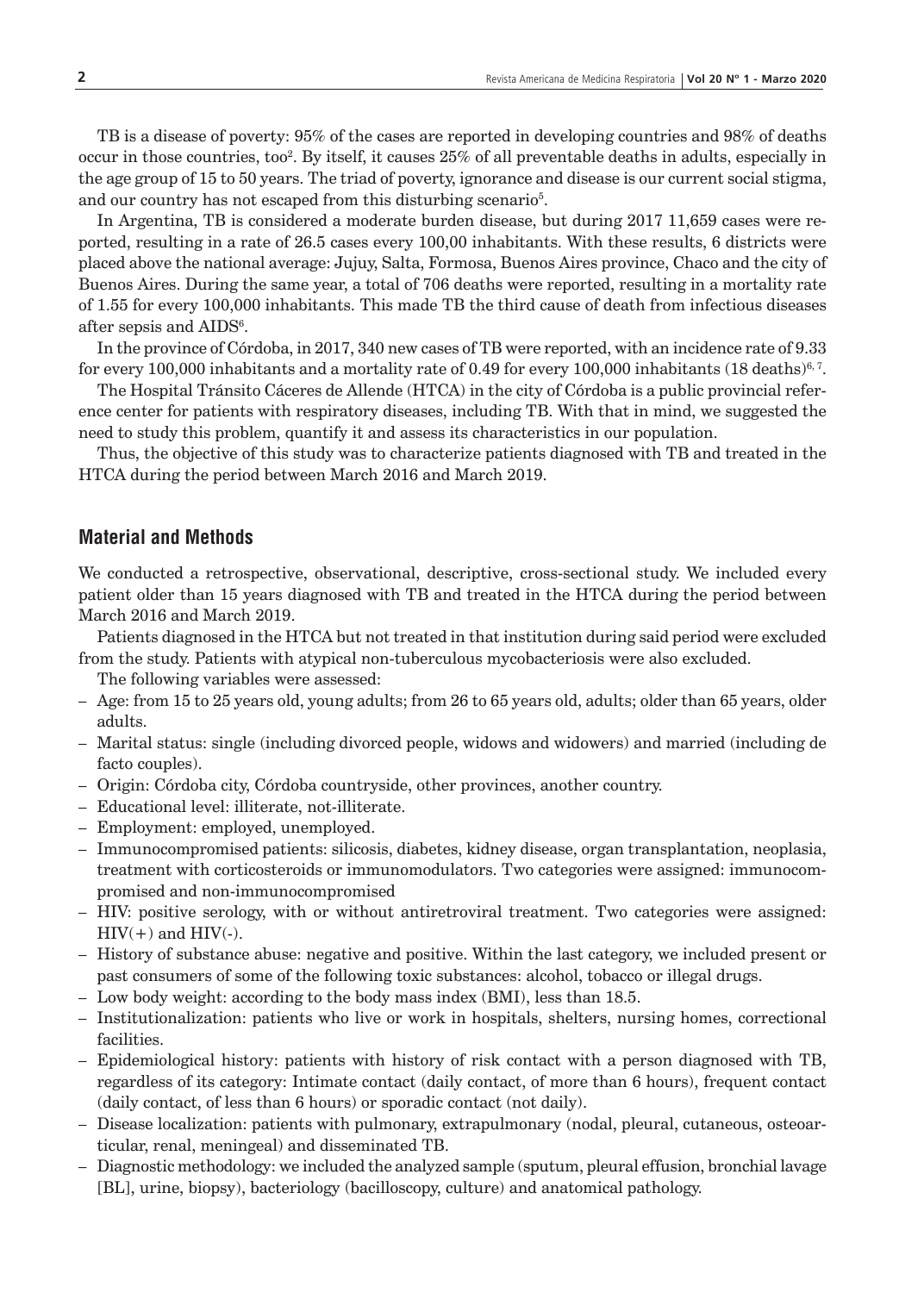- Radiology: unilateral involvement with no cave (UNC), unilateral with cave (UWC), bilateral with no cave (BNC), bilateral with cave (BWC), pleurytis (pleur), no lesions (N/L).
- Treatment categories: four categories were assigned (I, II, III and IV) according to the definitions of the WHO (World Health Organization).
- Treatment modalities: self-administered (SAT) and directly observed treatment (DOT), according to WHO definitions.
- Adverse reactions to antituberculous drugs (ARADs): two categories were assigned: Yes (including three categories, intolerance - toxic reactions - hypersensitivity reactions) and No.
- Antituberculous drugs resistance: two categories were assigned: Yes (monoresistant, polyresistant, multidrug resistant [MDR], extensively drug resistant [XDR], totally resistant [TR]) and No.

In order to conduct the statistical analysis, we previously created an Excel database with information collected from the clinical records of the patients. The age variable was determined as mean  $\pm$ standard error. The other variables were determined as relative frequencies. The statistical procedures were carried out with InfoStat software (version 2015).

# **Results**

The sample consisted of 69 patients.  $57.97\%$  (n: 40) were male and  $42.03\%$  (n:29) were female.

Mean age was  $37.74$  years (SE  $\pm$ 1.88). The other general characteristics of the sample are shown in **Table 1**.

| Variable                                                                             | Frequency                      | Percentajes                |
|--------------------------------------------------------------------------------------|--------------------------------|----------------------------|
| Age<br>Young adult<br>Adult<br>Older adult                                           | 18<br>49<br>$\overline{c}$     | 26%<br>71%<br>3%           |
| Marital status<br>Single<br>Married                                                  | 34<br>35                       | 45%<br>55%                 |
| Origin<br>Córdoba city<br>Córdoba countryside<br>Another province<br>Another country | 54<br>7<br>$\overline{c}$<br>6 | 78%<br>10%<br>3%<br>9%     |
| Educational level<br>Illiterate<br>Not illiterate                                    | $\overline{c}$<br>67           | 3%<br>97%                  |
| Employment<br>Works<br>Doesn't work                                                  | 45<br>24                       | 65%<br>35%                 |
| Immunocompromised patient<br>Yes<br><b>No</b>                                        | 8<br>61                        | 11.59%                     |
| <b>HIV</b><br>Positive<br>Negative                                                   | 1<br>68                        | 1.45%<br>42.03%            |
| Tóxicos<br>Tabaco<br>Drogas<br>Alcohol                                               | 29<br>13<br>11                 | 42.03%<br>18.84%<br>15.94% |
| Low weight                                                                           | 16                             | 23.19%                     |
| Institutionalization                                                                 | 3                              | 4.3%                       |
| Positive contacts                                                                    | 27                             | 29.13%                     |

TABLE 1. General characteristics of the population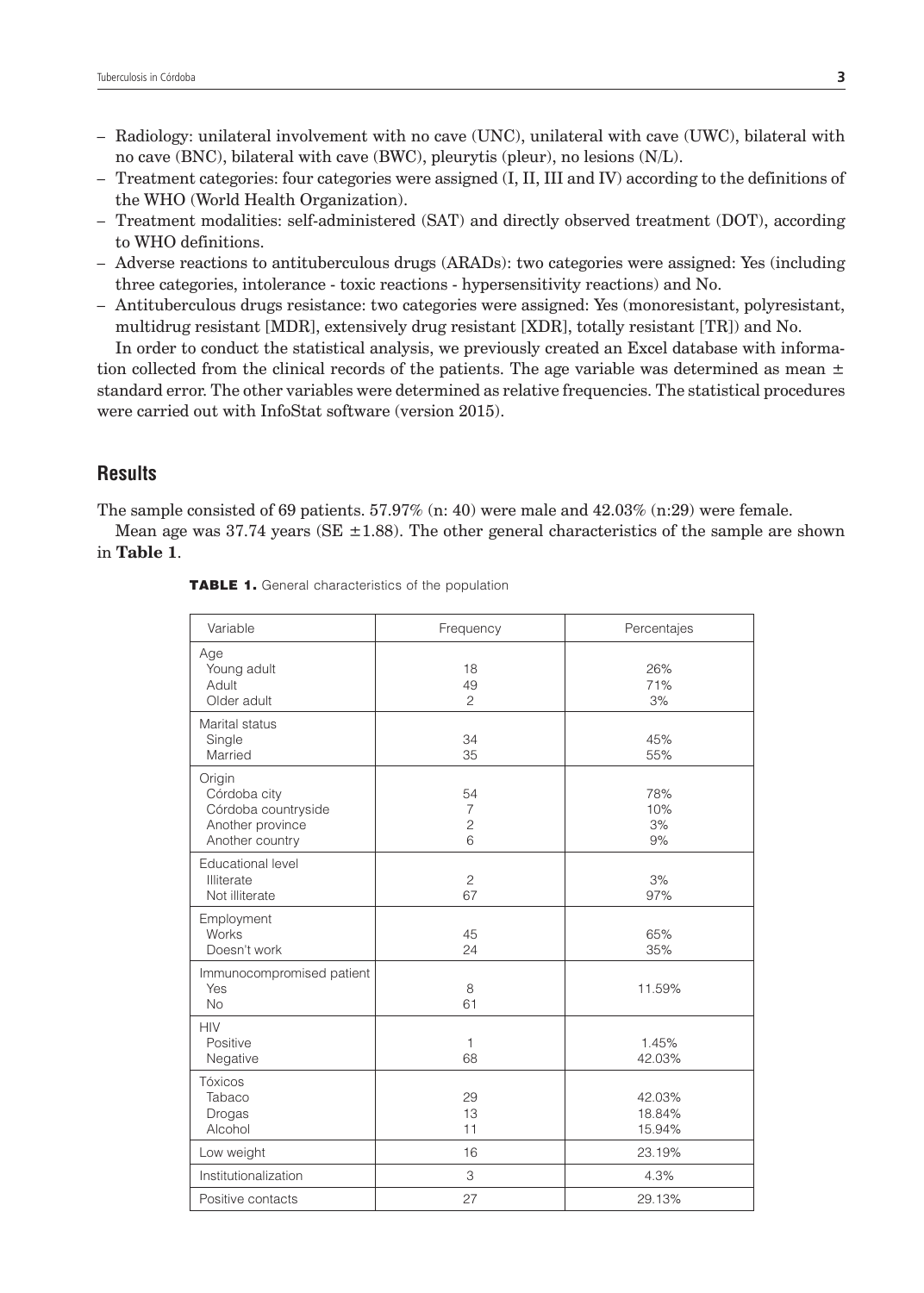Results of the variables related to disease characteristics (localization, diagnostic sample, radiology, categories), are shown in **Table 2**.

| Variable                                                                                                                                 | Frequency                         | Percentajes                                                    |
|------------------------------------------------------------------------------------------------------------------------------------------|-----------------------------------|----------------------------------------------------------------|
| Localization<br>Pulmonary<br>Extrapulmonary<br>Nodal<br>Pleural<br>Cutaneous<br>Meningeal<br>Disseminated                                | 52<br>16<br>6<br>8<br>1<br>1<br>1 | 75.36%<br>23.19%<br>8.70%<br>11.59%<br>1.45%<br>1.45%<br>1.45% |
| Diagnostic sample<br>Sputum<br>Pleural effusion<br>Urine<br>Cerebrospinal fluid<br>Bronchial lavage<br><b>Biopsy</b>                     | 47<br>4<br>1<br>1<br>5<br>11      | 68.12%<br>5.80%<br>1.45%<br>1.45%<br>7.25%<br>15.95%           |
| Positive samples<br>Bacilloscopies<br>Cultures<br>Anatomical pathology                                                                   | 46<br>68<br>9                     | 66.67%<br>98.55%<br>13.04%                                     |
| Radiology<br>Unilateral without cave<br>Unilateral with cave<br>Bilateral without cave<br>Bilateral with cave<br>Pleurytis<br>No lesions | 13<br>19<br>9<br>11<br>8<br>9     | 18.84%<br>27.54%<br>13.04%<br>15.94%<br>11.59%<br>13.04%       |
| Categoríes <sup>1</sup><br>$\mathbf{I}$<br>Ш<br>$\mathsf{IV}$                                                                            | 44<br>3<br>22<br>$\Omega$         | 63.77%<br>4.35%<br>31.88%<br>0%                                |

**TABLE 2.** Sample distribution according to the characteristics of the disease

1 Category I: new case of pulmonary TB with positive bacilloscopy, or negative bacilloscopy but with extensive radiologic lesions and important symptoms; or case of severe extrapulmonary TB (meningitis, pericarditis, peritonitis, bilateral pleurytis, intestinal, genitourinary, vertebral and osteoarticular, miliary).

Category II: cases with previous treatment. treatment interruption or withdrawal, or case of relapse, if the patient completed the treatment and was discharged, or case of operational failure if the patient still has positive bacteriology at the end of the fourth month after beginning a first, very irregular, unsupervised treatment. Category III: new case of pulmonary TB with negative bacilloscopy not included in Category I or case of extrapulmonary TB less severe than the examples included in Category I.

Category IV: pharmacologic failure, if the patient continues to have or returns with positive bacteriology at

the end of the fourth month after beginning a first strictly supervised treatment, or chronic case if the patient continues to have or shows positive bacilloscopy or culture again after having completed a supervised new treatment, or case of multidrug-resistant TB (MDR-TB) if the patient with active TB shows bacilli resistant at least to isoniazid or rifamipicin.

Of the total cases of pulmonary TB (n: 52), 47 patients were diagnosed through sputum **samples** (83% had positive bacilloscopies) and 5 patients (without expectoration) were diagnosed through BL.

Treatment-related variables and their results are shown in **Table 3**. There weren't cases of patients resistant to anti-tuberculous drugs.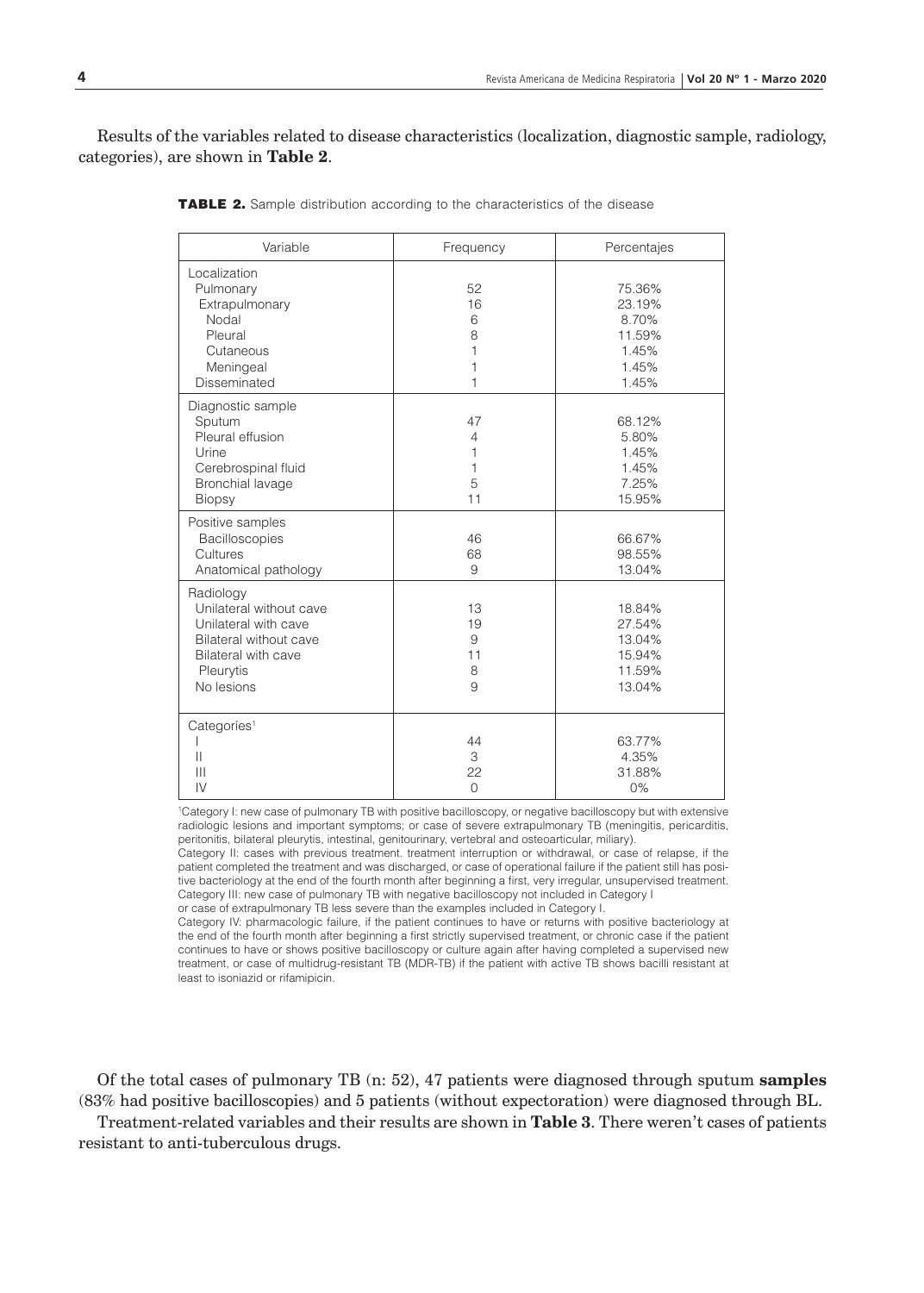| Variable                                                                           | Frequency    | Percentajes              |
|------------------------------------------------------------------------------------|--------------|--------------------------|
| Treatment adherence<br><b>Yes</b><br><b>No</b>                                     | 61<br>8      | 88%<br>12%               |
| Treatment modality<br>Self-administered<br>DOT (directly observed treatment)       | 52<br>17     | 75%<br>25%               |
| ARADS<br><b>Without ARADs</b><br>Hypersensitivity<br>Toxic reaction<br>Intolerance | 61<br>5<br>2 | 88%<br>$1\%$<br>7%<br>3% |

TABLE 3. Frequency and percentages of treatment-related variables

#### **Discussion**

Age distribution indicates that the most affected group was between 26 and 65 years old, followed by young adults between 15 and 25 years old, in line with data published on a national level in the TB Bulletin of the Ministry of Health of the Argentine Republic in March 2019, indicating that in 2017 the largest notification rates were observed in the groups of young adults and adults, whereas the pediatric and older adult populations had the lowest rates. 56.1% of national TB cases belonged to the group between 20 and 44 years, and considering the group between 20 and 64 years, the proportion of reported cases was 76.85%<sup>6</sup>. Similar findings were published in Uruguay, with a relevant impact on the economically active population<sup>8, 9</sup>.

 $58\%$  of reported cases were male, in line with WHO<sup>10</sup> publications and 2017 national statistics<sup>6</sup>.

The high unemployment rate associated with unfavorable socioeconomic conditions and illiteracy are variables that promote the development of the disease. Our results are similar to those of national studies<sup>11</sup>. 65% of our patients weren't unemployed. A relevant percentage within that group performed unstable tasks, hence this information could not be expressed in a numerical way. Only 3% were illiterate, with various educational levels.

Most patients came from Córdoba city. It is important to say that the study only included patients diagnosed and treated in our institution. Many patients from other provinces and other areas of Córdoba were diagnosed in the HTCA and then referred to their place of origin to continue their treatment.

We must also mention the low frequency of patients with positive HIV serology in our population, given that the world frequency is  $5\%$  according to WHO and UN<sup>13</sup> data, and the 2017 estimated prevalence in our country is  $7.04\%$ <sup>6</sup>. This could be attributed to the fact that most patients diagnosed with TB associated with HIV/AIDS are referred for treatment to other public and private institutions with an infectious diseases profile.

Tobacco was the most frequent addictive substance among our patients, followed by illegal drugs and alcohol. Case control studies show that smoking cigarettes increases more than twice the possibility of suffering from TB14 and alcohol too, but to a lesser extent. There is no conclusive epidemiological evidence of the alcohol-TB relationship apart from the malnutrition that may be caused by alcoholism, that can also be related to drug abuse<sup>15</sup>. Tobacco consumption considerably increases the risk of being sick with tuberculosis and dying for this same cause. It is estimated that 7.9% of TB cases throughout the world are attributed to smoking<sup>2</sup>.

The fact that 23.19% of patients have low weight is epidemiologically important in third world countries with poor eating habits<sup>16</sup> that lead to protein malnutrition that would increase the possibilities of suffering from this disease<sup>15</sup>.

Patients with positive epidemiology for TB, that is to say, with history of risk contact with a person diagnosed with TB, regardless of its category (intimate, frequent or sporadic) represented a high per-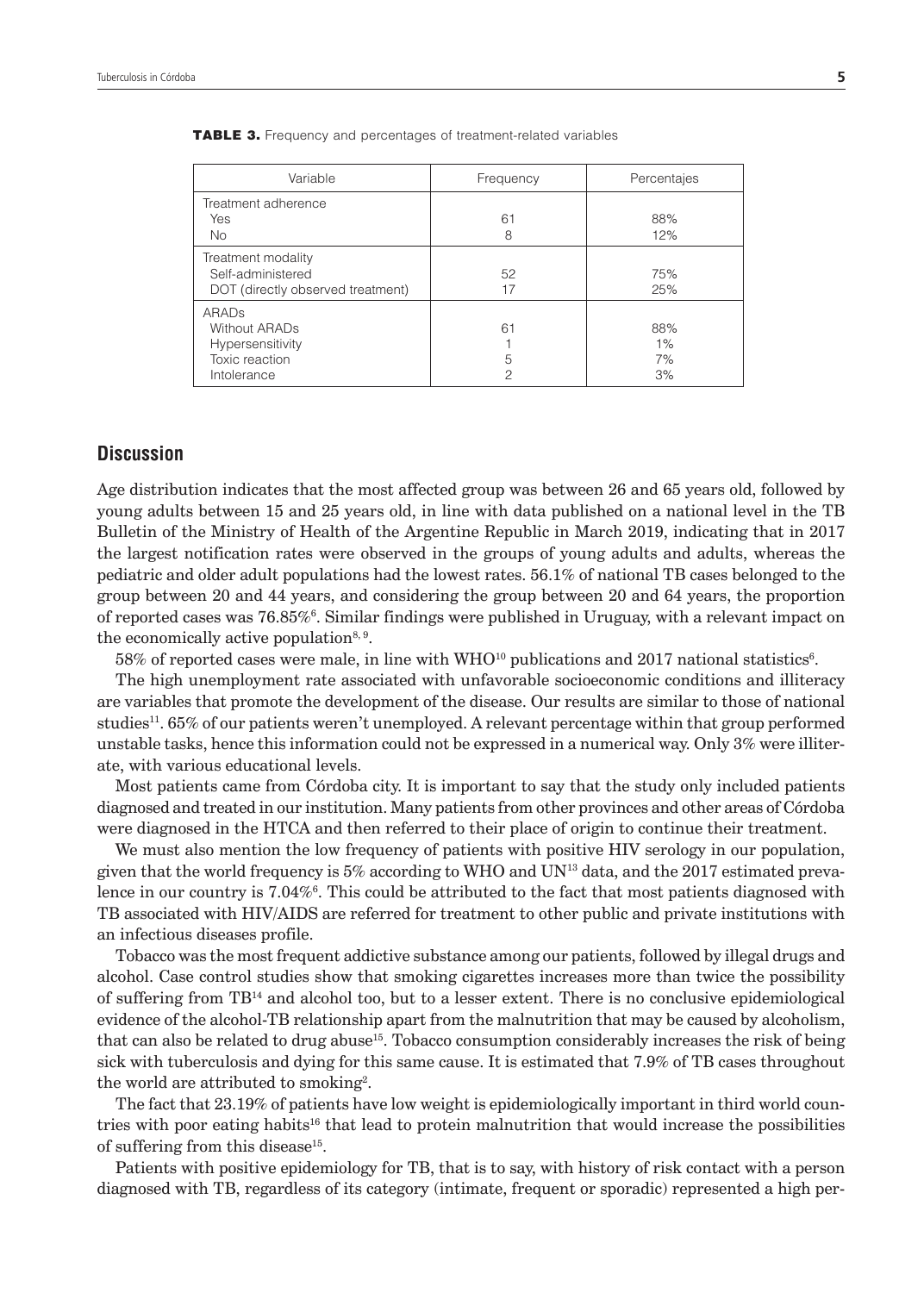centage of the population, just like the other publications15. This information should be highlighted for the importance of making a diagnosis and begin and early treatment, as well as outbreak control. The situation can be reversed on a global and local level if patients with active disease are quickly identified, since one bacilliferous untreated patient will infect from 15 to 20 persons in one year<sup>17</sup>.

Pulmonary TB was the most frequent; followed by the extrapulmonary types of TB, in the following frequency-descending order: pleural, nodal, and then cutaneous and meningeal, in accordance with world<sup>1</sup> and national<sup>6</sup> bibliography. Pulmonary TB is responsible for the transmission of the disease<sup>6</sup>.

The diagnostic sample of pulmonary forms of TB was taken mostly through sputum. This result is related to the most frequent risk factor (according to this study) to acquire the disease, that is the positive epidemiology (contacts). In 2017, the bacteriological confirmation on a national level of the total cases of pulmonary TB, whether by culture or direct sputum sample was  $71.4\%$ .

Pulmonary radiologic findings, including pleurytis and those with cavitation, agree with national records $^6$  and international publications consulted $^{19, 20}$ , where the unilateral with cave form predominates. The presence of cavities in the radiologic images indicates a higher degree of severity and contagious $ness of the case<sup>6</sup>.$ 

The ARADs were present in 12% of the cases, where toxic reactions were the most frequent, among them hepatotoxicity, the same as the consulted bibliography<sup>15</sup>.

We didn't report cases of antituberculous drug-resistant patients; national 2017 statistics registered a total of 202 TB cases with some kind of resistance, representing  $1.73\%$  of the total reported cases $^6$ .

Our sample mainly consisted of patients included in treatment categories I and II that belong to new cases. We did not present cases of category IV. The data agree with national statistics<sup>6, 21</sup>.

It is truly important to thoroughly characterize patients with TB in order to make decisions of daily management, not only as regards diagnosis and treatment but also with regard to prevention and outbreak control so as to limit the propagation of the disease.

**Conflict of interest:** The authors declare there is no conflict of interest.

## **References**

- 1. Ministry of Health. Diagnóstico de Tuberculosis Guía para el equipo de salud Nº 3. 2014. http://www.msal.gob.ar/images/ stories/bes/graficos/0000000049cnt-guia\_de\_diagnostico\_tratamiento\_y\_prevencion\_de\_la\_tuberculosis\_2015.pdf.
- 2. Global tuberculosis report 2019. Geneva: World Health Organization; 2019. Licence: CC BY-NC-SA 3.0 IGO.
- 3. Ministry of Health and Social Development, Presidency of the Nation. Bulletin on Tuberculosis in Argentina. No.1. Year 1. 2018.
- 4. Ministry of Health and Social Development, Presidency of the Nation. Plan estratégico nacional para el control de la tuberculosis en la Argentina 2018-2021. http://www.msal.gob.ar/images/stories/bes/graficos/0000001434cnt-2019-03-28\_planestrategico-control-tuberculosis.pdf
- 5. Brian MC, Gaitán C, Pelaya E, Sáenz C. Argentine Association of Respiratory Medicine. Argentine Consensus of Tuberculosis. 2009. https://www.aamr.org.ar/recursos\_educativos/consensos/consenso\_tbc\_aamr\_29\_01\_09.pdf
- 6. Ministry of Health and Social Development, Presidency of the Nation. Bulletin on Tuberculosis in Argentina. No 2. Year 2. 2019. http://www.msal.gob.ar/images/stories/bes/graficos/0000001436cnt-2019-03\_boletin-epidemiologico\_tuberculosis.pdf.
- 7. Cragnolini de Casado, GM. Tuberculosis en la República Argentina y la necesidad de un enfoque holístico. ALAT. 2013. Available at: http://www.alatorax.org
- 8. Rodríguez J, Sánchez D, Álvarez M. El Control de la tuberculosis en Uruguay: 25 años de la implantación del Programa Nacional de Control de la Tuberculosis. OPS. 2007.
- 9. PAHO. Tuberculosis in the Americas: Regional Report 2012. Epidemiology, Control and Financing. PAHO, WHO, Washington DC, 2013. https://www.paho.org/hq/dmdocuments/2013/TB-Report-Americas-Eng-2012.pdf
- 10. WHO. Alianza Alto a la Tuberculosis y Organización Mundial de la Salud. Plan Mundial para detener la Tuberculosis 2006- 2015. WHO. 2006.
- 11. Goldberg A. Factores socioculturales en el proceso asistencial de pacientes con tuberculosis del Instituto Vaccarezza del Hospital Muñiz, 2009. Rev Argent Salud Pública. 2010; 1: 13-21.
- 12. Andreu J, Jaen C, Segarra L, Flores J, Jaen R, Cerdá E. Asociación de tuberculosis y alcohol en pacientes de una unidad de infecciosos. Adicciones. 2002; 14: 9-11.
- 13. CDC. Managing Drug Interactions in the Treatment of HIV-Related Tuberculosis. 2013. https://www.cdc.gov/tb/publications/ guidelines/TB\_HIV\_Drugs/pdf/tbhiv.pdf